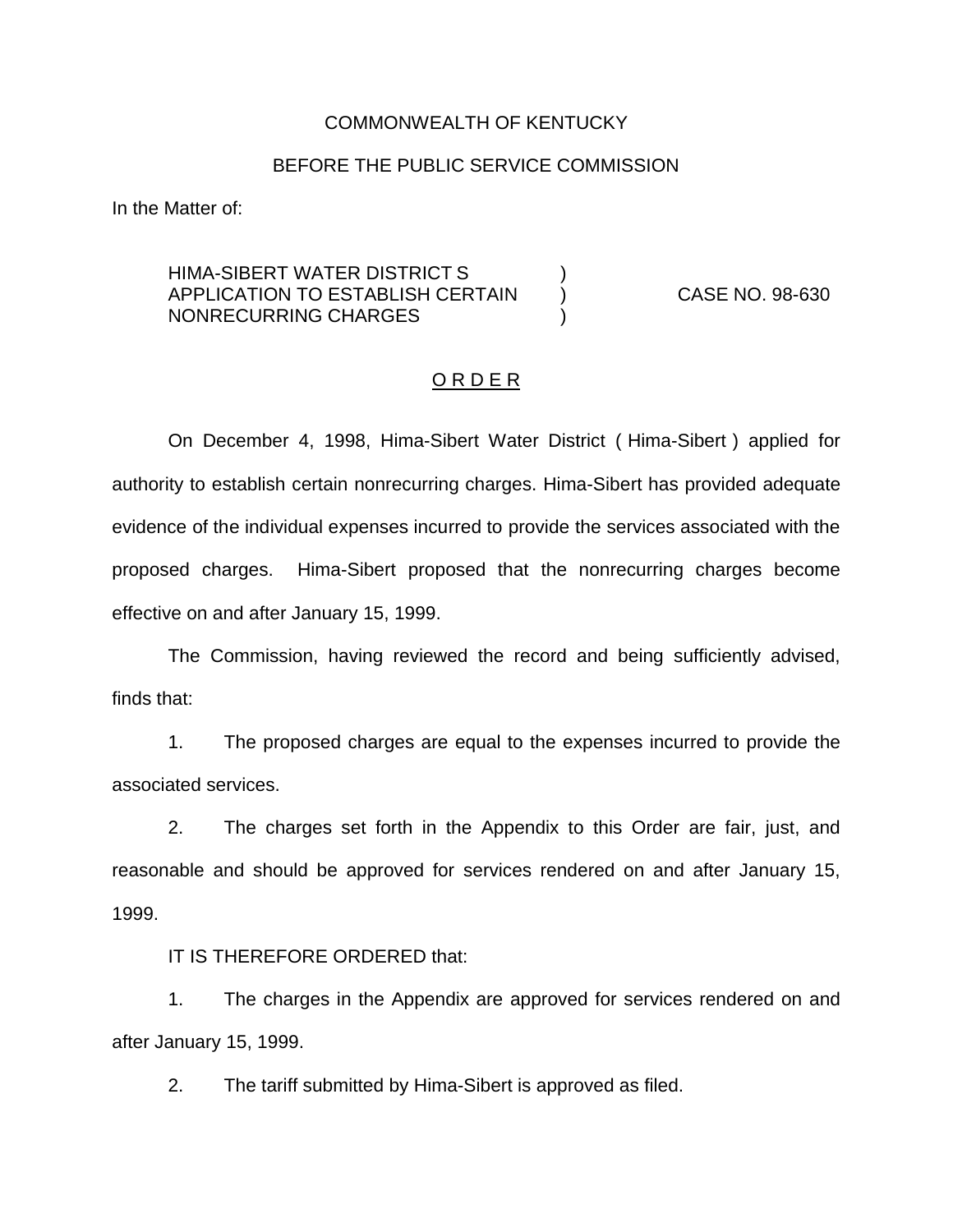Done at Frankfort, Kentucky, this 7<sup>th</sup> day of January, 1999.

By the Commission

ATTEST:

\_\_\_\_\_\_\_\_\_\_\_\_\_\_\_\_\_\_\_\_\_\_\_\_\_\_\_ Executive Director

APPENDIX A